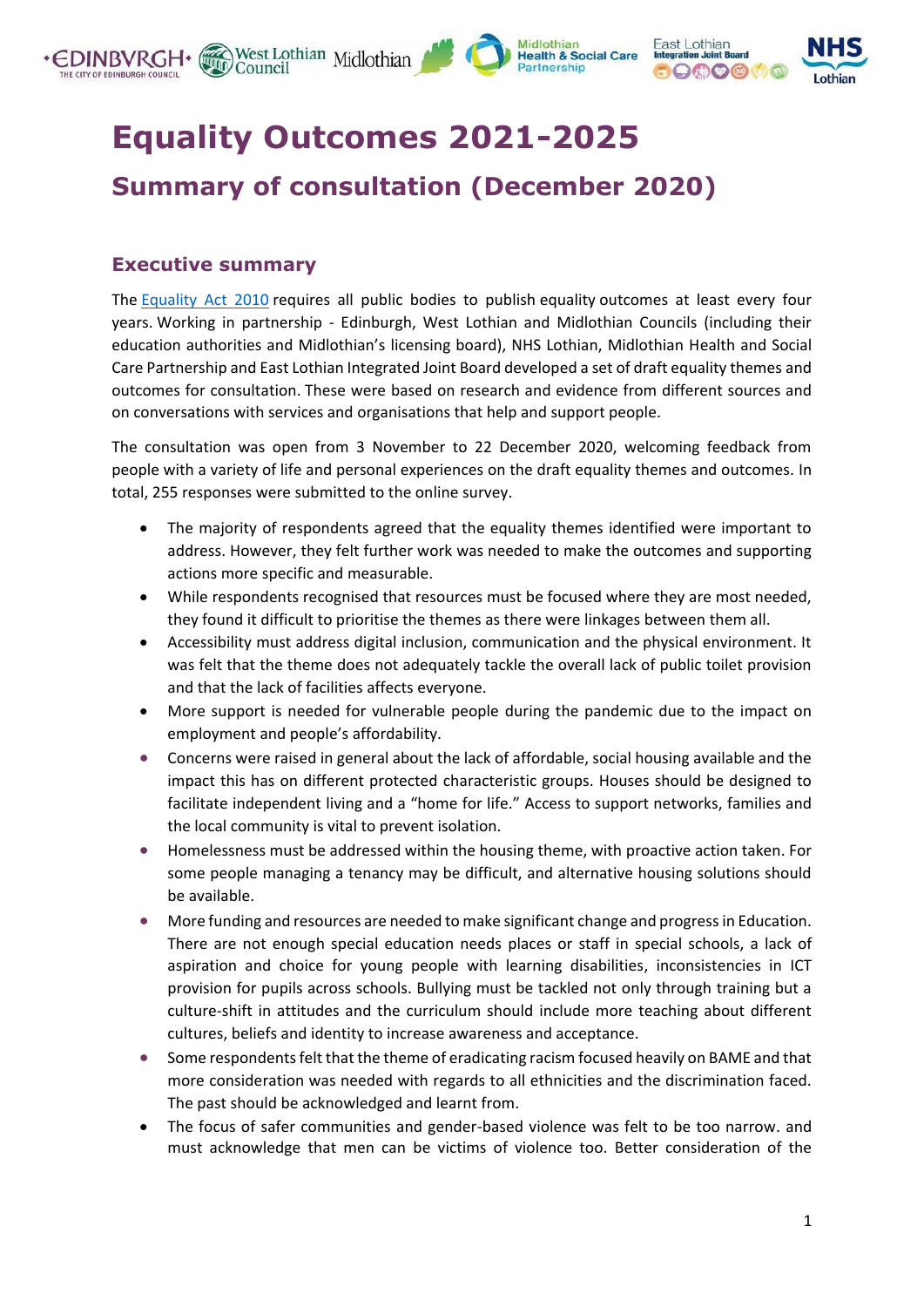discrimination and violence against people with disabilities, migrants, people in same-sex relationships would also be welcomed.

Midlothian **Health & Social Care** artnershin

East Lothian

 $Q \oplus \mathcal{O} \oplus \mathcal{O}$ 

• Creating better pathways for disadvantaged groups to access employment, changes in recruitment processes and providing training for all recruiting managers on equalities and unconscious bias can address the barriers people face in accessing employment opportunities.

West Lothian Midlothian

- Mental health awareness, support and management requires significant additional resource and budget, Access to support must be easy to access and readily available. Some respondents were concerned that a focus on self-management may discriminate against people unable to recognise they need help or support.
- Some respondents felt that there appeared to be a strong bias towards equality issues faced by trans people and questioned how equality of access for all could be ensured if such a strong bias existed towards one area.

## **Background**

This report provides a summary of the feedback received as part of a consultation conducted by Edinburgh, West Lothian and Midlothian Councils (including their education authorities and Midlothian's licensing board), NHS Lothian, Midlothian Health and Social Care Partnership and East Lothian Integrated Joint Board, from 3 November to 22 December 2020, on a draft set of equality themes and outcomes.

#### Overview

In April 2021, all public bodies are required to publish their new Equality, Diversity and Rights Framework for 2021-2025, including a set of equality outcomes. Equality outcomes should set out how a public body intends to meet its public sector duties to eliminate discrimination, advance equality of opportunity and foster good relations. They should also set out how the public body plans to make a difference for citizens, specifically those who share protected characteristics, to bring practical improvements in their life chances.

Working in partnership - Edinburgh, West Lothian and Midlothian Councils (including their education authorities and Midlothian's licensing board), NHS Lothian, Midlothian Health and Social Care Partnership and East Lothian Integrated Joint Board developed a set of draft equality themes and outcomes for consultation based on evidence from across service areas, research and previous engagement with stakeholders.

#### Consultation activity and response

Extended social distancing measures due to the current pandemic meant that consultation and engagement activity was primarily facilitated online. The online consultation was open from 3 November to 22 December 2020. Overall, 255 responses were submitted to the online consultation.

| <b>Responding as</b>                 |     | <b>Response by area</b> |     |
|--------------------------------------|-----|-------------------------|-----|
| An individual                        | 92% | City of Edinburgh       | 70% |
| Public body, organisation or charity | 4%  | East Lothian            | 18% |
| Private business                     | 0%  | Midlothian              | 18% |
| Community group                      | 1%  | West Lothian            | 14% |
| Other (please specify):              | 2%  |                         |     |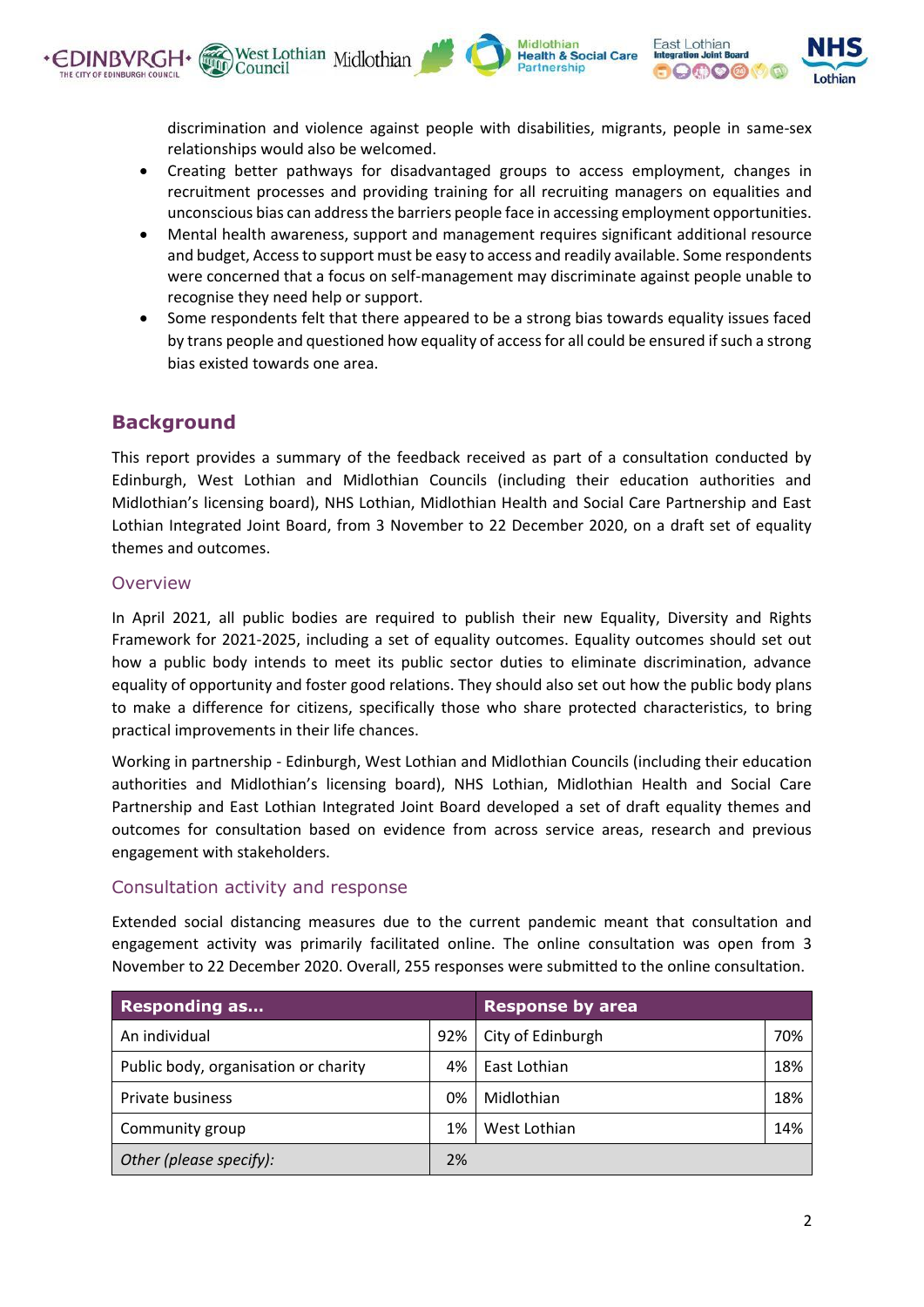





| Local Red Cross office in          | A consultant on equality and human rights   |
|------------------------------------|---------------------------------------------|
| Midlothian                         | Collective advocacy group                   |
| <b>Student Social Worker</b>       | $\bullet$                                   |
| As a support worker with homeless  | As a member of the Scottish Youth           |
| young people                       | Parliament                                  |
| School Pupil Voice Group           | West Lothian Race Forum                     |
| $\bullet$                          | West Lothian Faith Forum                    |
| Organisation name:                 |                                             |
| Leith Community Archers            | <b>Equality Here Now</b>                    |
| ٠                                  | Musselburgh and Inveresk Community          |
| Keycomm                            | Council                                     |
| <b>Active Schools</b>              | <b>CAPS Independent Advocacy</b>            |
| <b>DTCC</b>                        | ٠                                           |
| Circle                             | East Lothian, West Lothian and Midlothian   |
| Rock Trust (5 responses submitted) | $\bullet$                                   |
| Flat                               | <b>Public Protection Committee (incudes</b> |
| Access for All                     | VAWG Delivery subgroup)                     |
| Midlothian Community Safety and    | People First (Scotland) - Midlothian        |
| ٠                                  | <b>Strengthening Communities for Race</b>   |
| Justice Partnership                | <b>Equality Scotland - SCOREscotland</b>    |
| Ross High School                   | Women's Aid                                 |

The online consultation was available in various languages and format via the Recite Me function on the West Lothian website. To complement the online consultation, the following were also available:

- Paper consultation document available on request
- Interpretation and translation services
- BSL videos
- Group discussions with upper-primary pupils from Edinburgh schools
- Young person survey

To promote the consultation and encourage response several measures were used, including:

- Staff groups / networks were asked to raise awareness or feedback views of their service users where they could.
- The Partner Equality Officer Group (PEOG) worked with community and representative organisations to raise awareness of the consultation and asked them to feedback views on behalf of their community.
- The PEOG facilitated conversations with services and partners asking for feedback on the draft outcomes and any implications for service delivery and protected characteristic groups.
- Social media posts from all partners promoted the consultation and encouraged people to share their views.

## **General comments on the equality themes**

In general, respondents felt that the draft outcomes and supporting actions needed to be more specific and measurable. It was felt that the wording of some of the outcomes was too complex and could be clearer and more concise. Further detail on specifics is provided in appendix 1.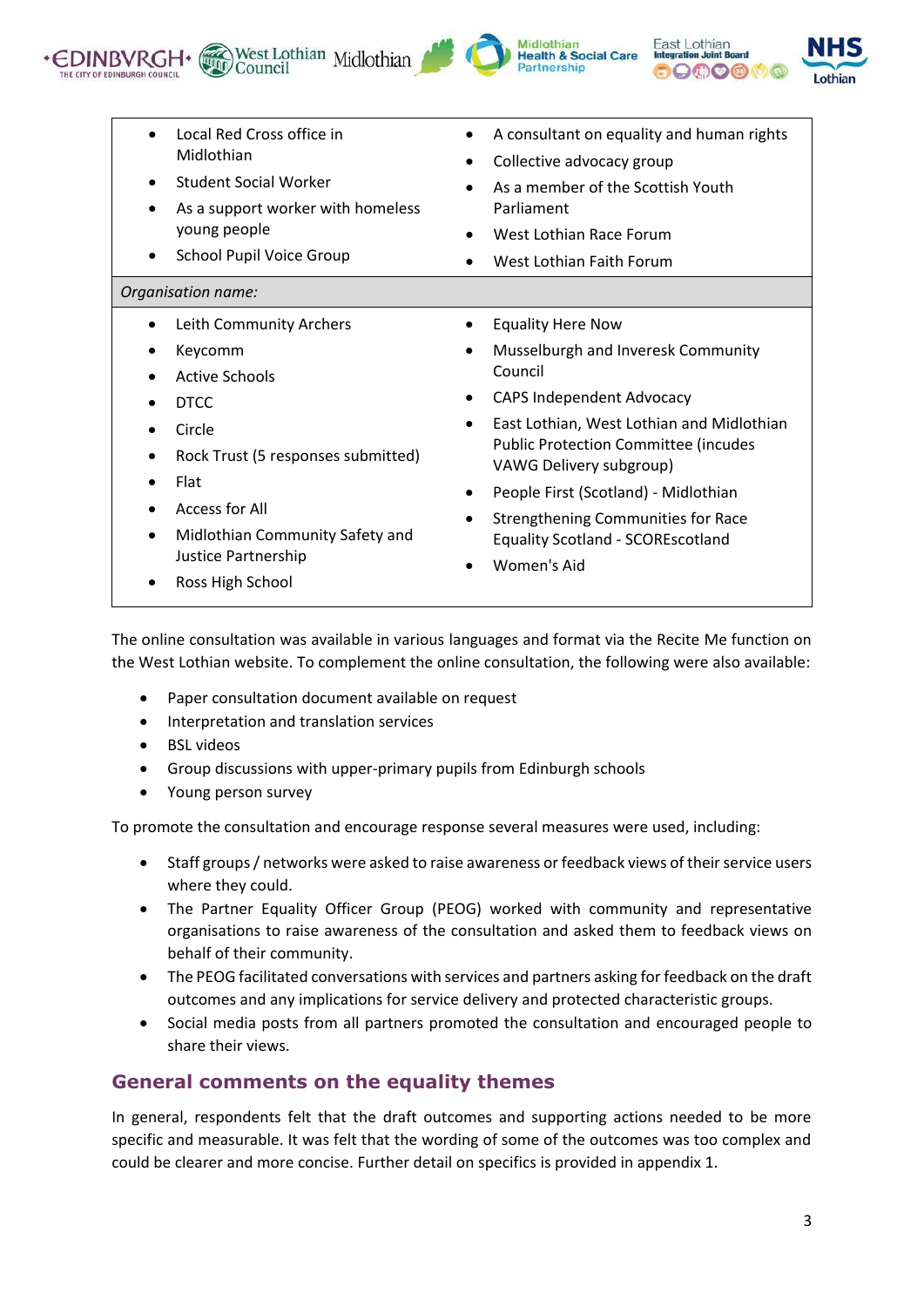



# **Equality theme 1: Accessibility**

#### Feedback on draft outcome and actions

Documents and communication should be provided in accessible formats by default. Plain English should be used, avoid jargon and business speak to ensure it is easy for everyone to understand. We should not only think about the language we use to communicate but also how to deliver the message by considering the use of symbols, images etc. It was suggested that communications could be tested by a panel of service users or by representatives for protected characteristic groups.

*Many young people I work with are homeless and there is not appropriate housing for them, they have often stated they often do not understand all the information given to them, due to covid it is very difficult as usually I would support them to any homeless assessment but I am often unable to do this now due to the pandemic.*

Regarding digital exclusion, it was highlighted that current ICT availability in Edinburgh schools varies. Personal devices cannot be used as they may compromise the school ICT network. Charities are more likely to give devices to families, rather than schools – which means the issue cannot be addressed. Perhaps by explaining the situation to charities, it would allow schools access to donations.

People in abusive relationships may have limited IT access or usage monitored. Gypsy/Traveller community members tend not to have internet access or equipment, may not use social media and may experience literacy issues. It is important that consideration is given to how these groups are communicated with to ensure any equality outcomes and supporting actions deliver benefits for them.

Some people may not be able to afford digital devices which increases the digital divide. Locations such as libraries, offices, job centres, community centres could be used to facilitate digital learning, provide facilities etc. The development of these skills will be beneficial and support people longer term. The IT Buddies scheme run by the West Lothian Council Advice Shop was highlighted as a model that could be adopted further.

In addition to computer classes, basic-education classes could be provided for non-English speakers to help build skills and confidence. Staff should also be provided training to feel confident about using inclusive language, sign language and lip reading.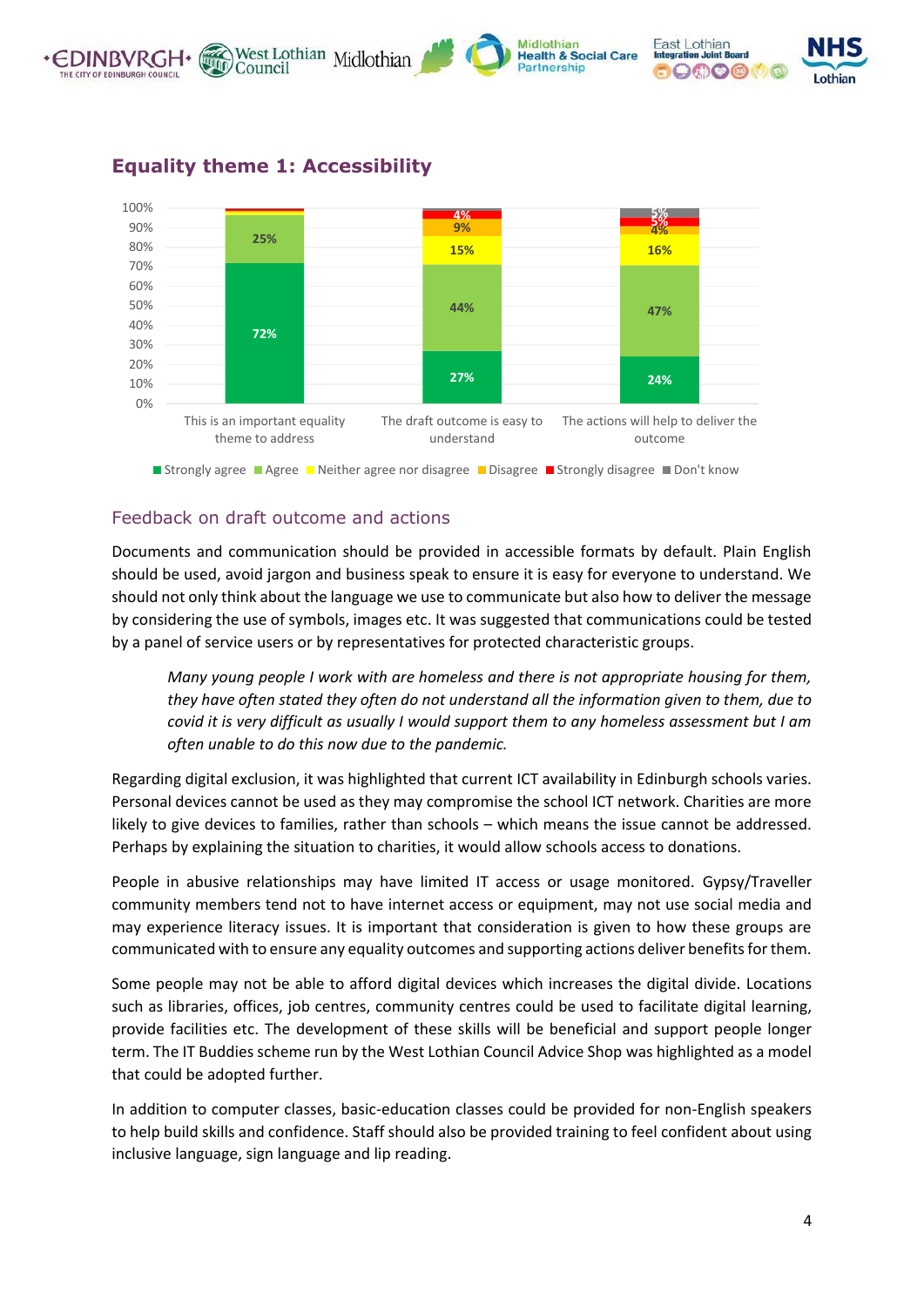





The physical environment and infrastructure need to be addressed. Respondents noted that Edinburgh can be difficult to navigate due to street clutter, poor street signage, road and pavement conditions, especially for people with disabilities. Improvements are required to support physical access. It was felt that there was a lack of disabled parking and proper enforcement.

*As someone who is disabled, I am excluded by both my council and health board to basic facilities that able-bodied people take for granted. For example, there is no disabled drop off point from Chalmers hospital… The Western General has the majority of the disabled bays in unprotected parking … At the RIE, the disabled bays are too far from the main building, there is little available in the form of wheelchair… Edinburgh Council has a woeful lack of disabled bays in the city centre… does not factor into account the need for greater space required to open doors, and boots to get wheelchair and walking aids out.* 

It was felt that the actions did not address the overall lack of public toilet provision adequately. Covid-19 and lockdown has highlighted the lack of public toilet facilities available. Access to public toilets is important to allow people, especially those with disabilities or older people, to maintain a quality of life. Stand-alone toilets would "serve single parents with children, non-binary people, people with mental health conditions offering privacy." Only having disabled toilets available has increased demand on these facilities and caused accessibility issues for disabled people. Proposed solutions included cheap public toilet charges, working in partnership with local businesses by offering incentives and providing signage in shop/café windows communicating access.

While toilets should be provided for trans people, it should not be at the expense of women, girls and people with disabilities who also deserve privacy, dignity and safety. It was highlighted that while sex and disability are protected characteristics, gender identity is not.



## **Equality theme 2: Housing**

#### Feedback on draft outcome and actions

Covid-19 has had an impact on employment and people's ability to afford housing. More support is needed for vulnerable people during this time. However, concerns were raised in general about the lack of affordable, social housing available and the amount of student accommodation, hotel and expensive housing being built in Edinburgh.

*Even homeless young people who have silver priority status are often waiting 18months to receive an offer of a council house.*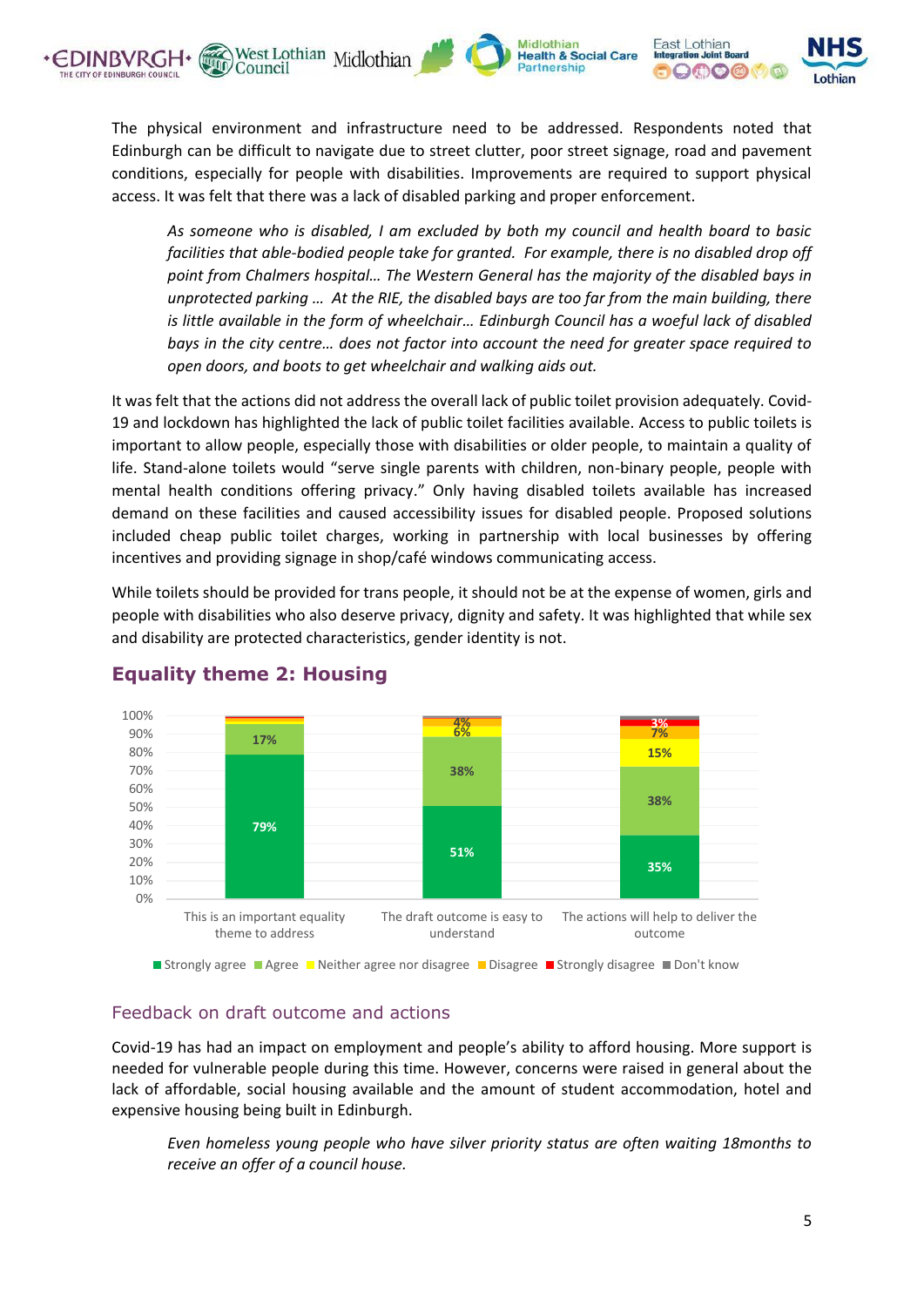



Private rents are too expensive which can make it hard for people to manage financially. Mid-market rent excludes those on low pay or benefit, while private landlords are more likely to choose tenants in secure employment.

Housing developers should be required to include a greater percentage of social and affordable housing within developments and land costs should be reduced to entice more building / housing stock.

Housing needs to be maintainable and economical to run. Those who are vulnerable may be unable to afford the fuel and running costs of their homes. In addition, proactive work is needed to ensure BAME families are aware of the benefits they are entitled to.

*The current housing supply excludes new scots who are subject to no recourse to public funds. These migrants are in work but are often unable to access affordable housing due to their immigration status… an early intervention model is needed that provides a fair and urgent way to access affordable housing to keep migrants out of poverty.*

One respondent highlighted that for some Gypsy/Travellers they may "feel forced into housing because they care for a family member with disabilities/illnesses and only get the support needed if in one locality." In addition, a lack of understanding of their culture can cause issues with neighbours in housing developments or prevent the overall provision of appropriately serviced, habitable permanent sites.

Inclusive design should be the core of new developments, with adaptations to existing homes that facilitate independent living and a home for life. The focus must be on good quality building with appropriate materials that reduce the need for ongoing maintenance and repair. Legislation change is required to make landlords more accountable for the safety of privately let properties. It was suggested that safety should be included as part of the outcome:

#### *People have access to a home that is safe, warm, affordable, accessible and that meets their needs.*

Location of accessible and affordable housing is important too. Respondents highlighted that access to support networks, families and the local community is vital to prevent isolation. Access to these networks, neighbourhood features and facilities is desirable and encourages people to want to live in an area. The Midlothian local housing strategy was given as an example that highlights successful work being carried out to ensure a house meets the needs of an individual.

The reasons for homelessness must be addressed within this theme, with proactive action taken. It was recognised that for some people managing a tenancy may be difficult, and that alternatives should be available. Well managed long-term options such as shared, supported accommodation should be provided for vulnerable people, such as homeless people, ex-offenders, people with disabilities or mental health conditions or those in care. Young adults in the care system should be included in homeless prevention strategies, with better transitions put in place. Consideration should be given to how the work of organisations such as Bethany Christian Trust in Edinburgh could be adapted for the wider Lothian area.

Some respondents also wondered how the recently published Scottish Housing Regulator (SHR) regulations would be addressed as part of this theme. The expectation is that "landlords must collect data relating to each of the protected characteristics for their existing tenants, new tenants, people on waiting lists, governing body members and staff. Local authorities must also collect data on protected characteristics for people who apply to them as homeless." Respondents highlighted the importance that services understand the appropriate language and terminology to use, acknowledge their duties under the Equality Act 2010 and reduce barriers to include protected characteristic groups in service and policy development.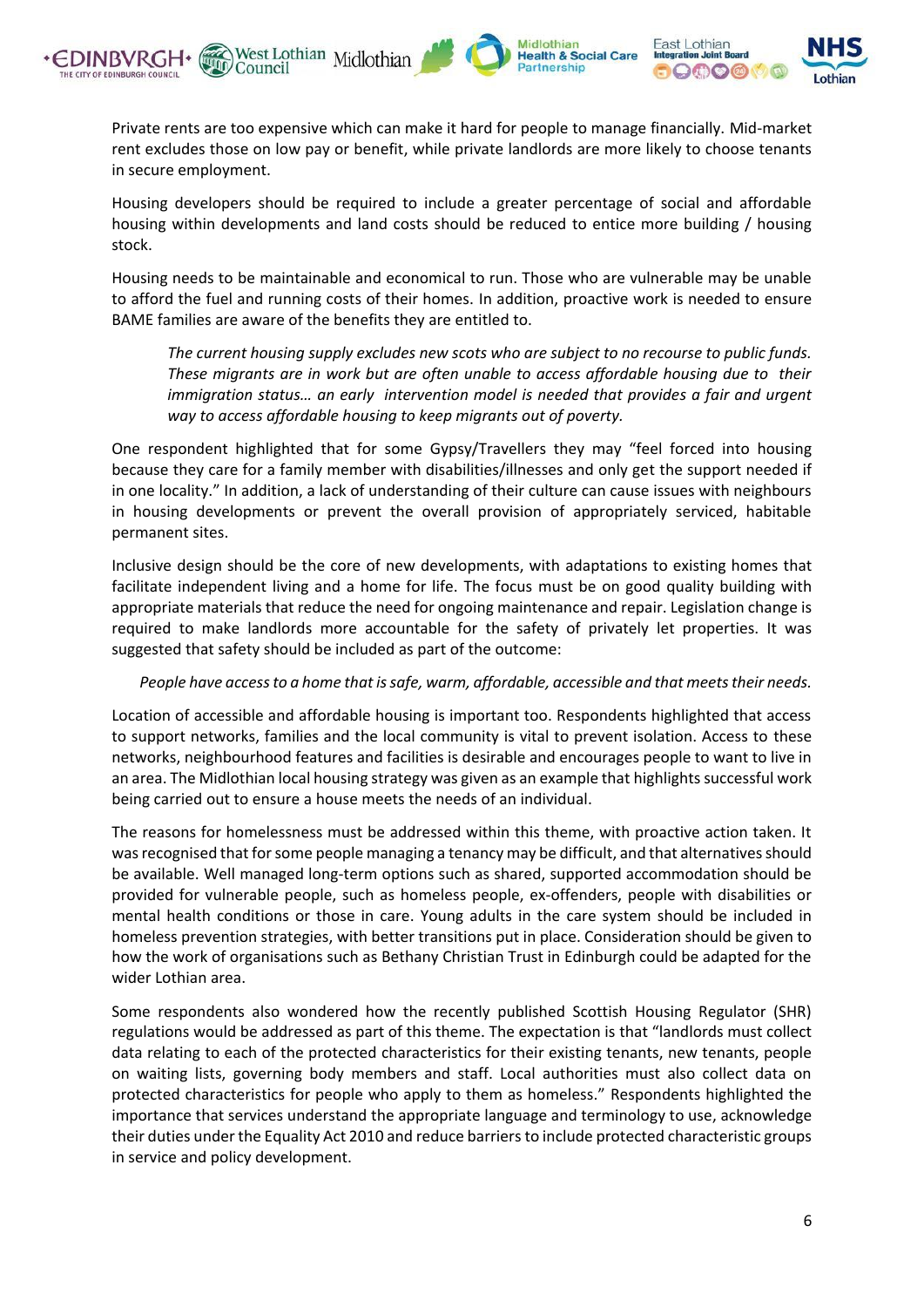



## **Equality theme 3: Inclusive education**

#### Feedback on draft outcome and actions

Overall, respondents felt that more funding and resources were necessary to deliver this outcome.

There are not enough special education needs (SEN) places or staff in special schools, which results in children often being retained in mainstream education, which can affect that individual child and also other pupils within the same classroom.

*Children with special needs deserve to be educated in their own way as do children without special needs. A high school for children with special needs is badly needed in West Lothian, forget Cedarbank and separate units in the high schools, these children need to be educated in their own school joining in with the odd mainstream class, out of class activity or trip.*

Provision should be made for children who can't access school due to barriers such as Autism Spectrum Disorder (ASD) or mental health conditions. Removing barriers to participation, offering home tuition options or outreach workers would help ensure students receive an appropriate education.

Some respondents felt that there is currently a lack of aspiration and choice for young people with learning disabilities, with no formal career guidance or support after initial placement provided.

In addition, some respondents felt that a lack of consideration had been given to adult learning or neuro-diverse learning for adults. One respondent highlighted the difficulties experienced as a disabled adult trying to access adult education and support. It should also be noted that some young people attend further education institutions, not just secondary schools.

More funding should be ring-fenced to acknowledge the increase in demand for English as an additional language support.

Digital exclusion was raised as an issue at schools with personal devices not allowed, reports of booklists not being sent home because all pupils haven't been given access to them. Questions were asked about our ability to reduce the attainment gap, when schools in poorer areas may not be able to provide their students with similar resources that wealthier counterparts enjoy. In addition, consideration of "top-of-the-class" pupils in needed to ensure they have access to advanced education material and an environment conducive to further development and learning. In addition, consideration is required for pupils learning opportunities outside of school.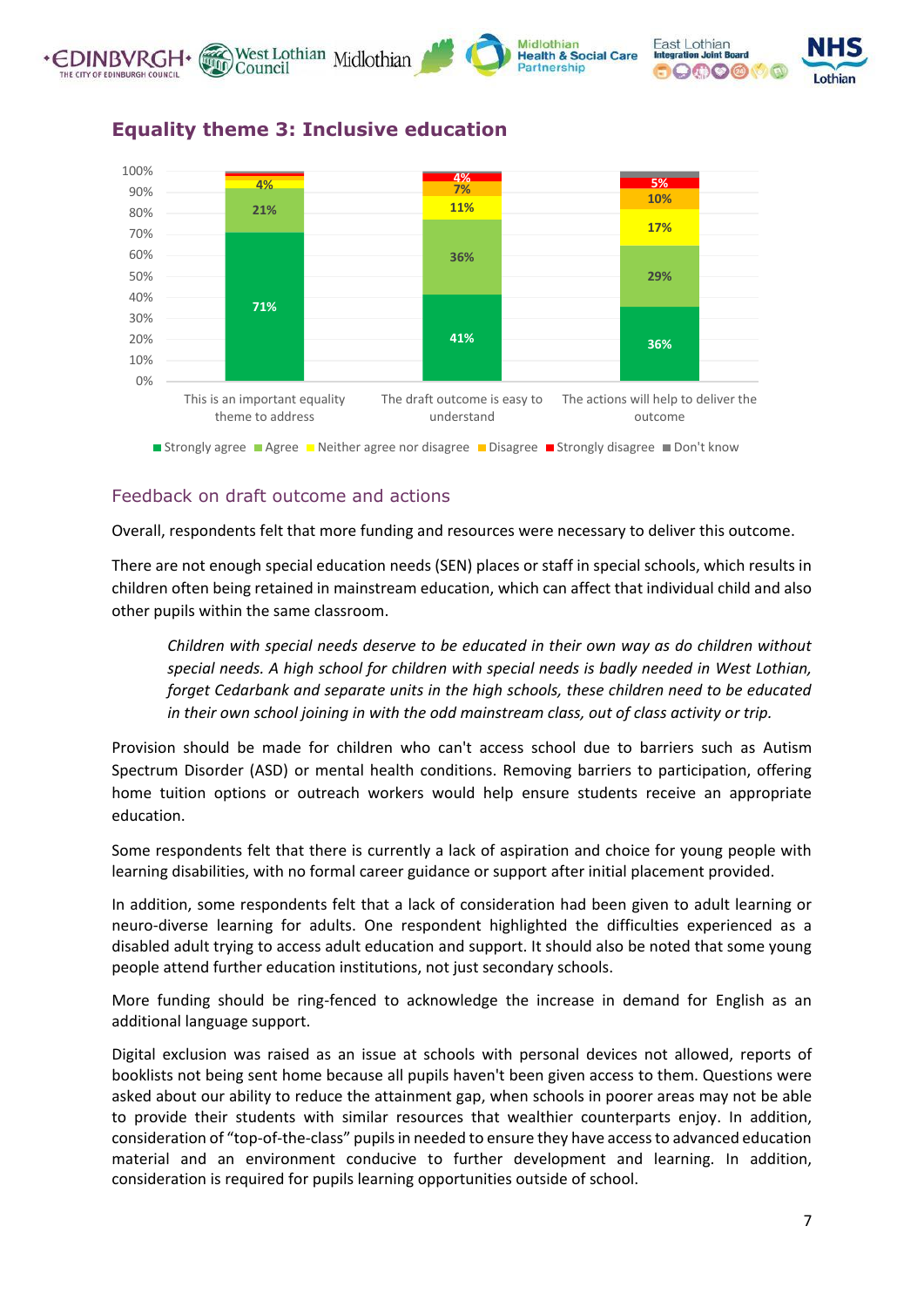





*Many schools are fantastic when it comes to working with homeless young people, but many have stated they feel discriminated against as they find it more difficult to do their homework due to lack of space and resources. Many cannot afford to get to school due to low income and a free bus pass would really benefit them, so they do not need to choose between food, clothing, heat or school.*

Improvements in tackling bullying, along with educating children about better attitudes towards differences of all kinds, will support children's development, mental health and wellbeing. Availability of counselling should be improved, including in primary settings. Better support could be offered to children and young people from separated families, as well as to their parents who are navigating new family dynamics and relationships. It was also felt that there is a lack of policy that protects LGBT students who come from backgrounds where such topics may be taboo.

Investment must be made in the provision of training for teachers to feel confident tackling these situations. However, to deal with bullying effectively respondents felt that a shift in culture was also required to empower teachers and children to report and take action.

*Some people have experienced racism at other schools, and don't feel it was dealt with well. When racism was highlighted to teachers, it wasn't always followed through.*

Greater visibility of under-represented groups in school leadership, especially amongst guidance teachers and speech and language therapists would be welcomed.

Funding should be provided for schools to complete the LGBT Charter provided by LGBT Scotland. Equality and diversity should be taught in sexual education and throughout primary and secondary schools.

Some respondents raised concerns about the focus on providing support to transgender children and young people, over other issues such as disability. It was felt that any support offered must be qualified, given that research shows young trans-identified people may later realise they are in fact simply gender non-conforming and/or gay. In addition, it was asked what support would be provided for gender non-conforming young people or other vulnerable groups.

Guidelines for inclusive education should ensure that girls rights to privacy and dignity and safety are considered. Respondents raised concerns that sexual harassment in secondary schools requires greater focus to ensure it is recognised and dealt with more effectively. It was felt that girls require access to single sex toilets and single sex accommodation in order to feel and be safe.

Consideration of religious minority children must be made as well as the above. There was no mention of children and young people of armed forces and the additional resources required (evidence based) for numeracy and literacy, mental health etc. For Gypsy/Traveller young people, there is nothing in the curriculum that positively represents their ways of life, educates others on the differences in culture and beliefs. In addition, consideration is also needed of why working-class white boys tend to have poorer education outcomes compared to girls etc. The focus should be on children that are disadvantaged, whatever the reason.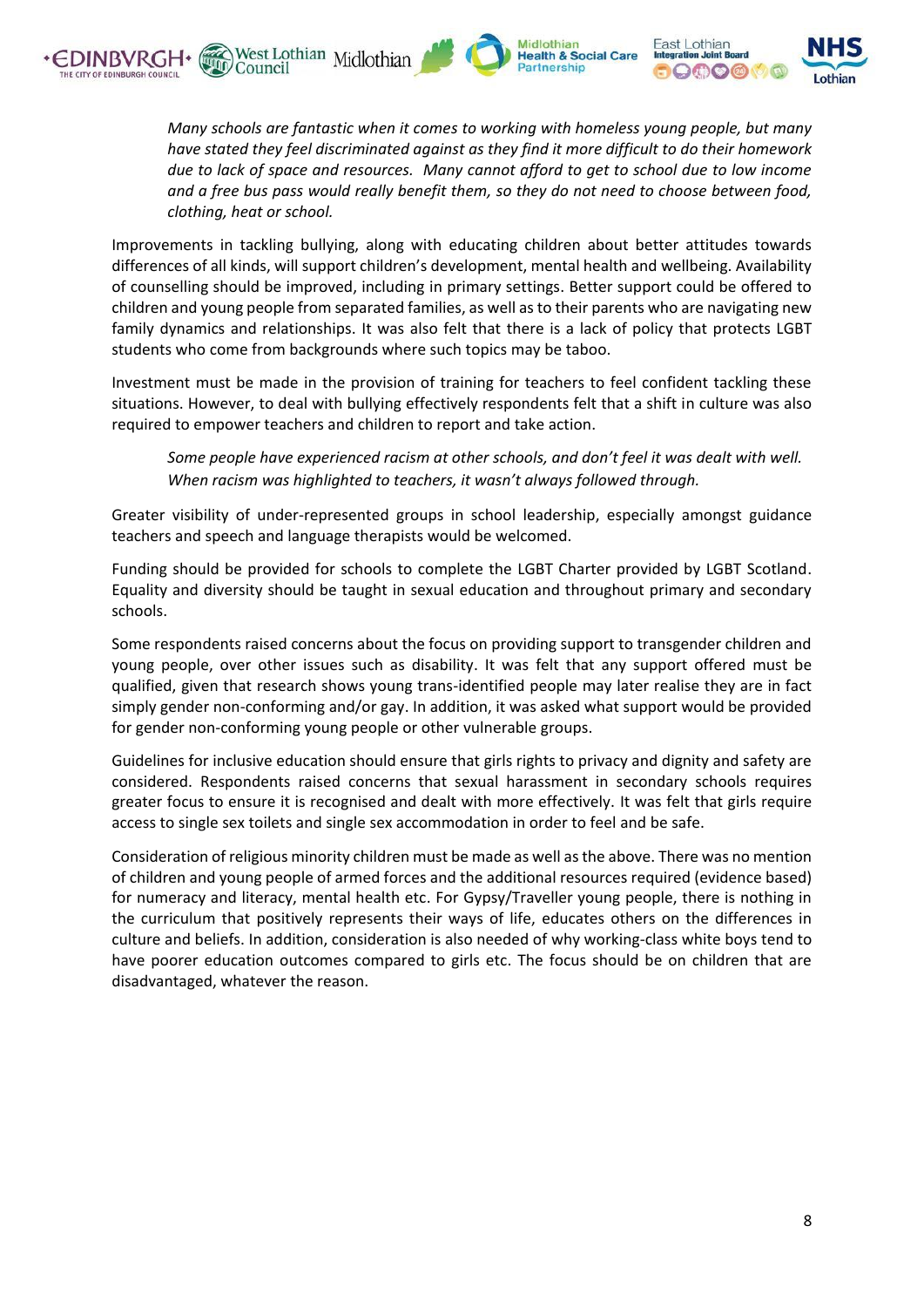







**Equality theme 4: Eradicate racism**



#### Feedback on draft outcome and actions

*We have seen racist incidents in the community – e.g. the park and we don't always know what to do, how to help without making things worse.*

Prioritising education is important in tackling this issue. Empathy workshops and training for young people, teachers, public sector employees and ensuring that schools address issues faced by real people, today would be welcomed. However, the focus should not only be on race but on all types of discrimination and the damage that colonialism can cause. Some respondents felt that the theme of eradicating racism focused heavily on BAME and that more consideration was needed with regards to all ethnicities and the discrimination faced.

*From my experience it follows that, unfortunately, the Polish community is unfortunately a target of many Scottish residents. I am sorry to say that I have met with frequent harassment not necessarily from adults but children who are overwhelmed with the conviction that "Poles are taking their jobs from Scots."*

There needs to be a cultural shift in attitudes, an acknowledgment of white privilege and acceptance that mistakes have been made in the past that need to be recognised and learnt from. History must be accepted, with people focusing on the future and treating people equal regardless of ethnicity or belief. School curriculum should include more teaching of the diverse lifestyles and cultures of various people to encourage acceptance and understanding.

*Scottish Gypsy/Travellers are the most long-standing ethnic minority in Scotland going back to around 1200, providing much needed services and contributing to society with a rich history of storytelling, folk songs, poetry and music etc for centuries.*

It was felt that more could be done to promote the successes of the BAME community, not only in their fight for equality but for achievements they have made to science, politics, arts etc. Focusing on career progression of BAME workers, investigating why BAME workers leave workplaces, empowering BAME workers to speak up, particularly when they are concerned about the risk of doing so were all highlighted as potential areas for action. BAME people, particularly women, are more likely to be under-employed relative to their skills and qualifications and it would be useful to see more specific action to address this.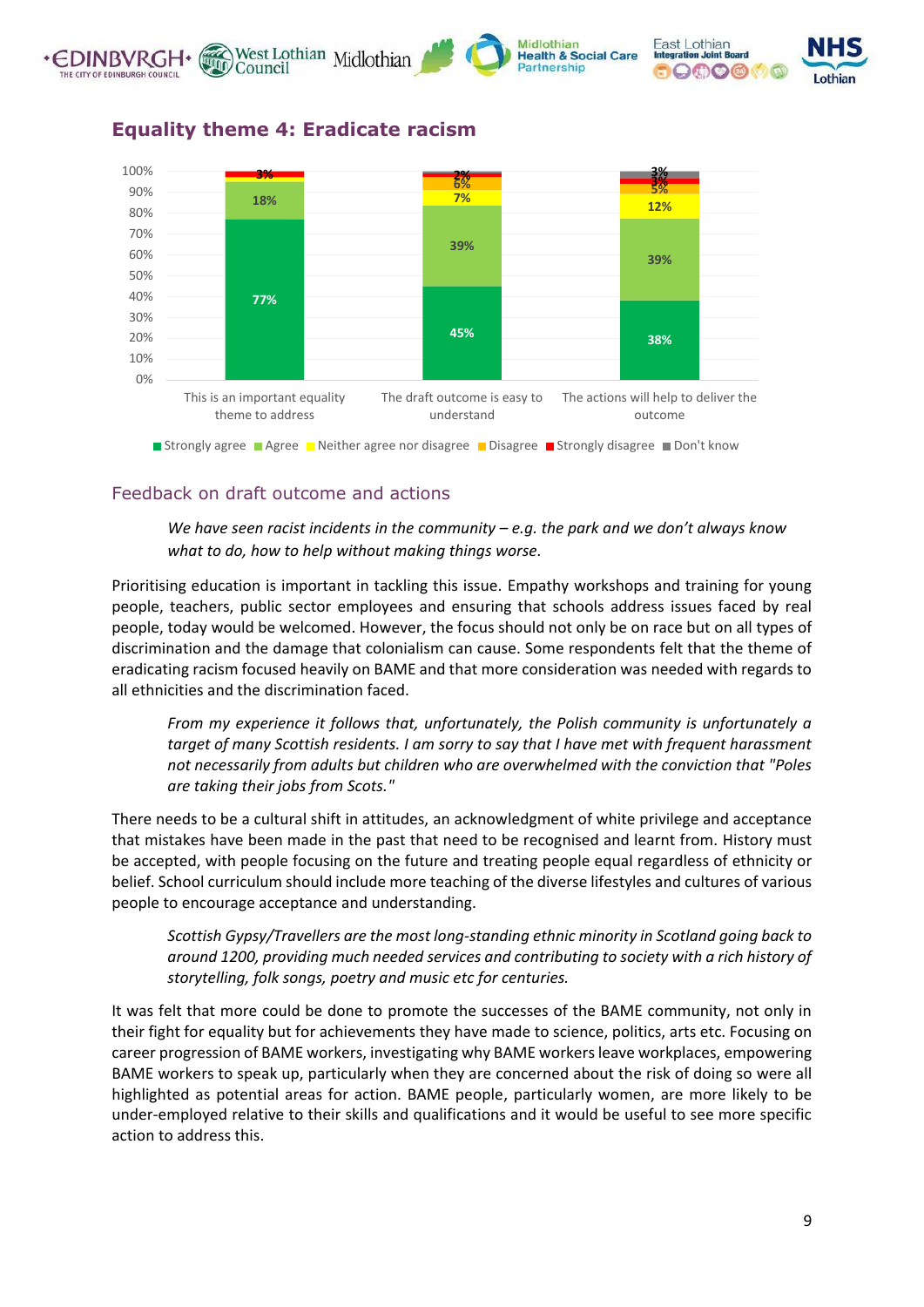



## **Equality theme 5: Safer communities and gender-based violence**

#### Feedback on draft outcome and actions

It was felt that this theme and the actions were too narrow and that it must be recognised that men can be victims of violence too. Men can feel too embarrassed or ashamed to seek help, may be turned away from shelters or mocked when they ask for support. This must be tackled as men have rights too. In addition, all children (irrespective of sex or gender-identity) should be included in this outcome.

*If equality is to be achieved, missing one group -heterosexual males - will just exacerbate the fact those who experience domestic abuse are already marginalised in terms of recognition and services.*

Better consideration of the discrimination and violence against people with disabilities, migrants, people in same-sex relationships, women and children with no recourse to public funds would also be welcomed by respondents.

It was suggested that reflecting on the changed realities that women have faced during the pandemic (disproportionate impact of loss of care infrastructure, job and income loss, implications of restricted movement) and the increase of instances of violence would be helpful to shape action.

Cultural and media stereotypes need to be challenged. There needs to be better education on what is meant by GBV and what is unacceptable behaviour. More should be done to encourage and support victims to speak out.

It was felt that the actions were too broad and that they should mention specific courses that would help to educate people, charities/partners/shelters that can work together, specific school programs to be developed. More training should be provided for staff to support victims. Support should be provided to younger people who have had experiences of domestic violence or trauma to transition to adult life and address the learned behaviours which they may have experienced.

Some respondents argued that it is sex-based violence, rather than gender-based. Even if someone is targeted because of their gender identity, it was felt that this was because of the attacker's views on sex and the stereotypes attached to the sexes. In addition, some respondents felt that combining the issues surrounding gender and sex disregards the rights and needs of women and girls.

Some respondents also questioned references to the "trans community" or 'LGBTQ+ community'. It was felt that by referring to these groups as separate communities only highlighted the perceived differences of these groups rather than encourage equality and a sense of whole community.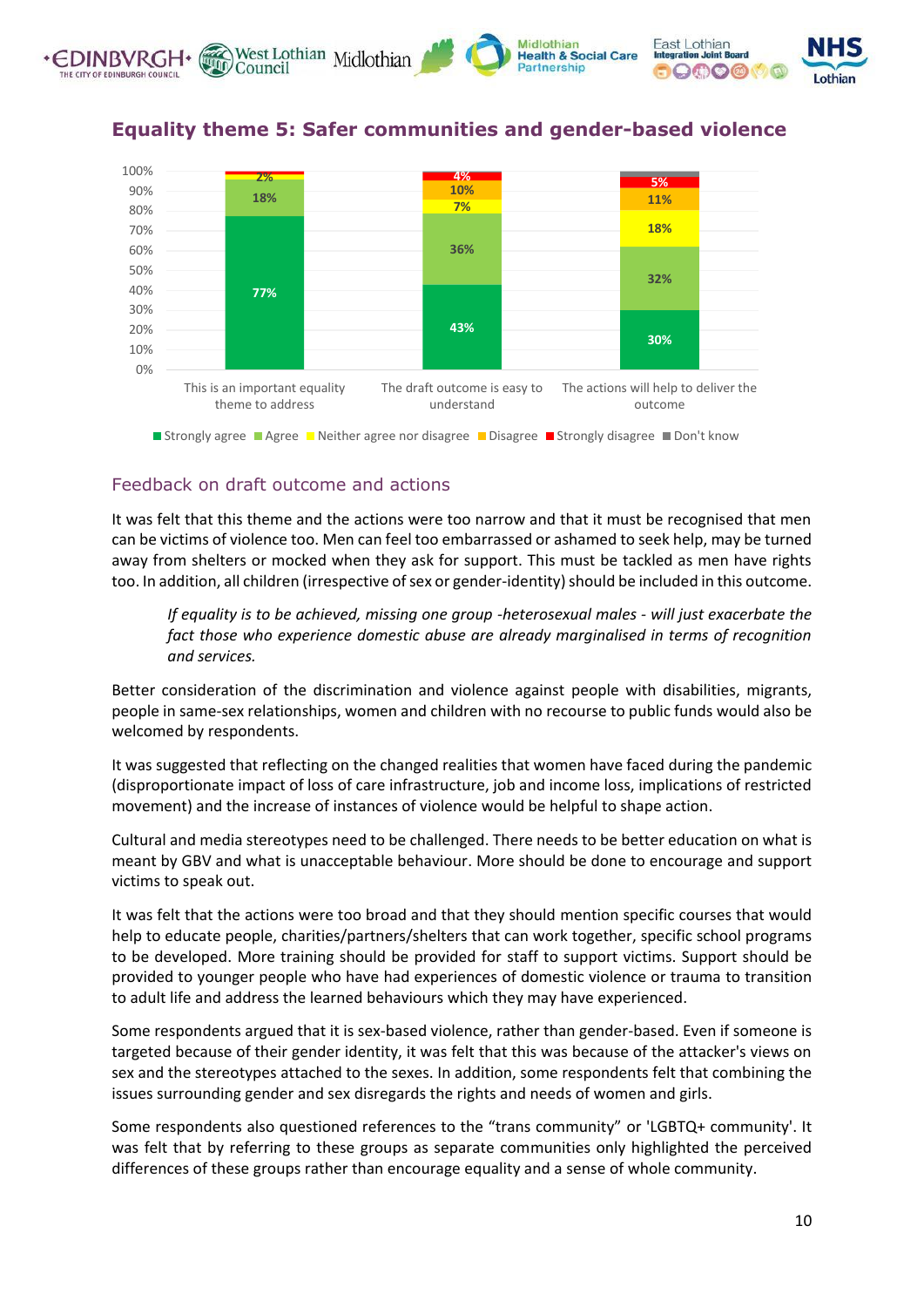





**25%** 70% 80%

#### **Equality theme 6: Workplaces**



**Strongly agree Agree Disagree and Agree Agree Conserver Strongly disagree Disagree Strongly disagree Disagree O** 

## Feedback on draft outcome and actions

Respondents highlighted that the theme does not address disability in the workplace. It was felt that more could be done to get disabled people into the workplace – providing effective technology access at home, safe home working environment, accessible buses, cost-effective mobility access etc.

Better awareness and understanding of autism, ADHD, anxiety disorders by employers would allow appropriate allowances and adjustments to be made in the workplace. Employment programmes could be developed for young autistic school leavers who may or may not have managed to acquire school level qualifications but have a lot to offer to the community within their particular skill area.

Maternity and paternity were also highlighted as an area of indirect discrimination. Better understanding of the needs and rights of carers in the workplace is required, with recognition that work does not stop when a carer leaves their workplace for the day.

Workplace culture must be addressed. Respondents spoke of incidents where direct and indirect discrimination in the workplace were not reported due to fears of being perceived as troublemakers or reports not being taken seriously. It can be difficult to know where to turn for support or advice regarding workplace issues. Reporting of issues needs to be supported, encouraged and made easier. Employees should be able to access advocacy services and ongoing emotional support. Promoting independent whistleblowing schemes is important. Equality and diversity training should be part of induction.

Respondents highlighted that there was nothing in the theme that addressed promotion or pay inequality.

*Until people doing jobs that are traditionally carried out by women (such as care work, cleaning/ domestic work) are paid a decent wage, the inequality will continue. It is not enough to get women into high paid jobs traditionally carried out by males.*

Creating better pathways for disadvantaged groups to access employment, changes in recruitment processes and providing training for all recruiting managers on equalities and unconscious bias can address the barriers people face in accessing employment opportunities. In addition, reflecting on how the pandemic has had an impact recently on these barriers would be helpful. However, while respondents agreed with equality of opportunity, many still highlighted that the appropriate qualifications and skills of a person should be considered rather than employing a candidate based on quotas.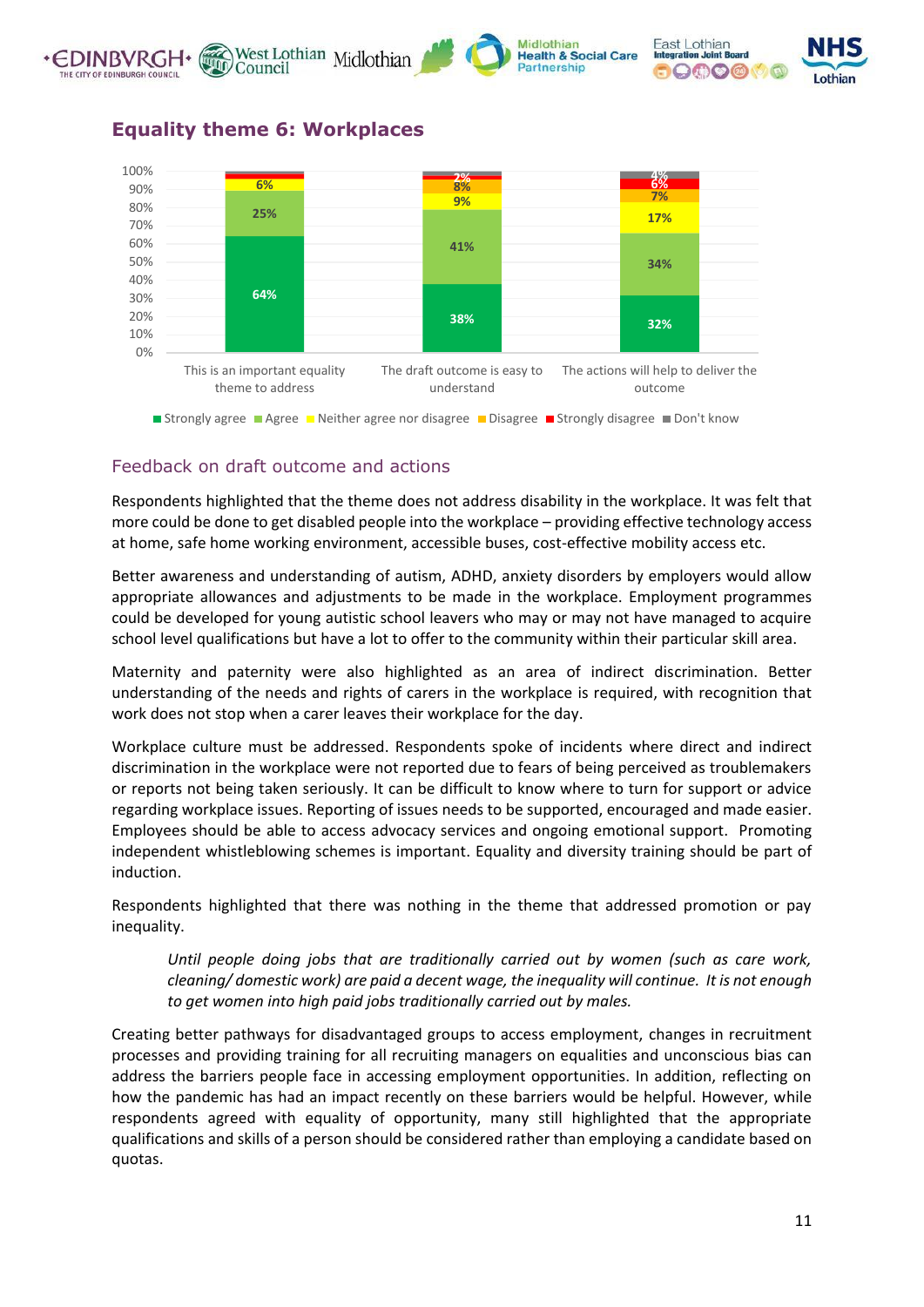

Some respondents felt that the theme focused too heavily on gender and sexuality in its supporting actions and that more consideration was needed for people with disabilities, religion and belief systems, ethnicity and cultural differences etc.

Recording the appropriate equality data is necessary but clarity is needed on why this information is being collected. Again, some respondents highlighted that while sex is a protected characteristic, gender identity is not.



# **Equality theme 7: Mental health awareness, support and management**

#### Feedback on draft outcome and actions

The majority of respondents who commented on this theme highlighted that this is an area that requires additional resource and that access to support must be readily available. Currently, waiting lists to access support are too long. It was felt that this area needs significant funding at a national level to achieve any improvements.

*"My own experience is that mental health support in Lothian is essentially non-existent for people with moderate mental health conditions and inconsistent, difficult or impossible to access for people with long-term and more serious conditions. The service is drastically underresourced and we are significantly over-relying on 'self-management'"*

Some respondents believed that the draft outcome put too much emphasis on people supporting themselves or self-managing their mental health. More consideration is needed on how those with mental health problems are not excluded from other health services due to barriers (e.g. living in alternative long stay hospital accommodation). If self-referral is the norm, then those suffering most may be discriminated against due to them not recognising the need for help or feeling they cannot ask for it. It was felt that early intervention programmes were key and that offering alternative methods to access counselling (other than via a GP) would be helpful. The NHS and local authorities could work in partnership with private psychotherapeutic offices to provide additional support or alternative methods of therapy.

The stigma attached to mental health must be addressed. Providing education in schools to address the lack of understanding that mental health effects everyone and language used in relation to mental health issues would help address barriers. Resources such as "Emotion Talks" and "Zones of Regulation and Social Thinking" were highlighted as good tools to support children to understand and regulate their emotions. Empathy courses should be made available in workplaces to encourage a culture of openness and support.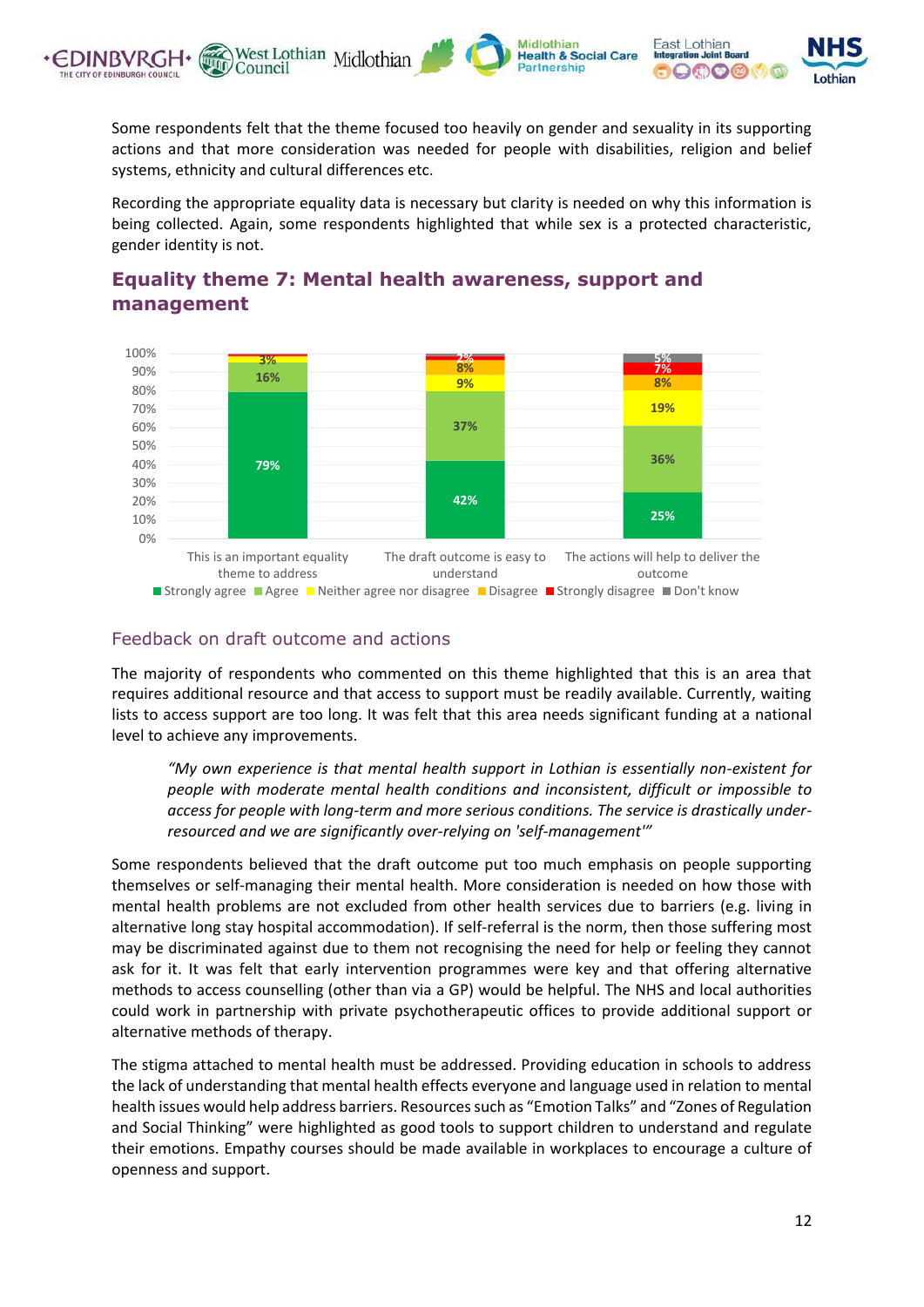





Wellbeing programmes were also highlighted as crucial in tackling mental health issues. It was suggested that subjects like yoga, meditation, nutrition for healthy mind and bodies encourage people to learn new skills, join social groups etc and help to build confidence and resilience. Access to greenspaces should be more explicit, with Dundee provided as an example where bus maps highlight access to greenspace facilities.

West Lothian Midlothian

Council

There needs to be more recognition that mental health issues are growing amongst children and young people. Wellbeing programmes noted above should be included in school curriculum.

*We do yoga and meditation in class sometimes… We did a lesson where we wrote our worries down and scrunched them up to help get rid of them.*

Parents should be offered courses on how to raise confident children, social media awareness etc to support young people better. In addition, recognition is needed regarding the mental health and wellbeing of carers and family members of those with special needs.

## **Focusing our efforts**

While respondents recognised that resources must be focused where they are most needed, they found it difficult to prioritise the themes. Respondents were concerned that by prioritising the themes it would mean others would not be addressed.

They are all important. Does this mean that only the top three will be focussed on? What will *happen with the others? It would be good to know.*

Some noted that there was crossover in the themes and suggested that lateral thinking was needed to creatively address overarching issues, and that it may be helpful to recognise that several areas can be achieved in short, medium and long-term initiatives.



## **Other comments**

Respondents were asked if there were any themes or specific actions that they thought should also be considered:

- Reducing poverty: recognising economic drivers of inequality, eradicating child poverty; tackling pay-day lenders; considering universal income
- Job opportunities for young people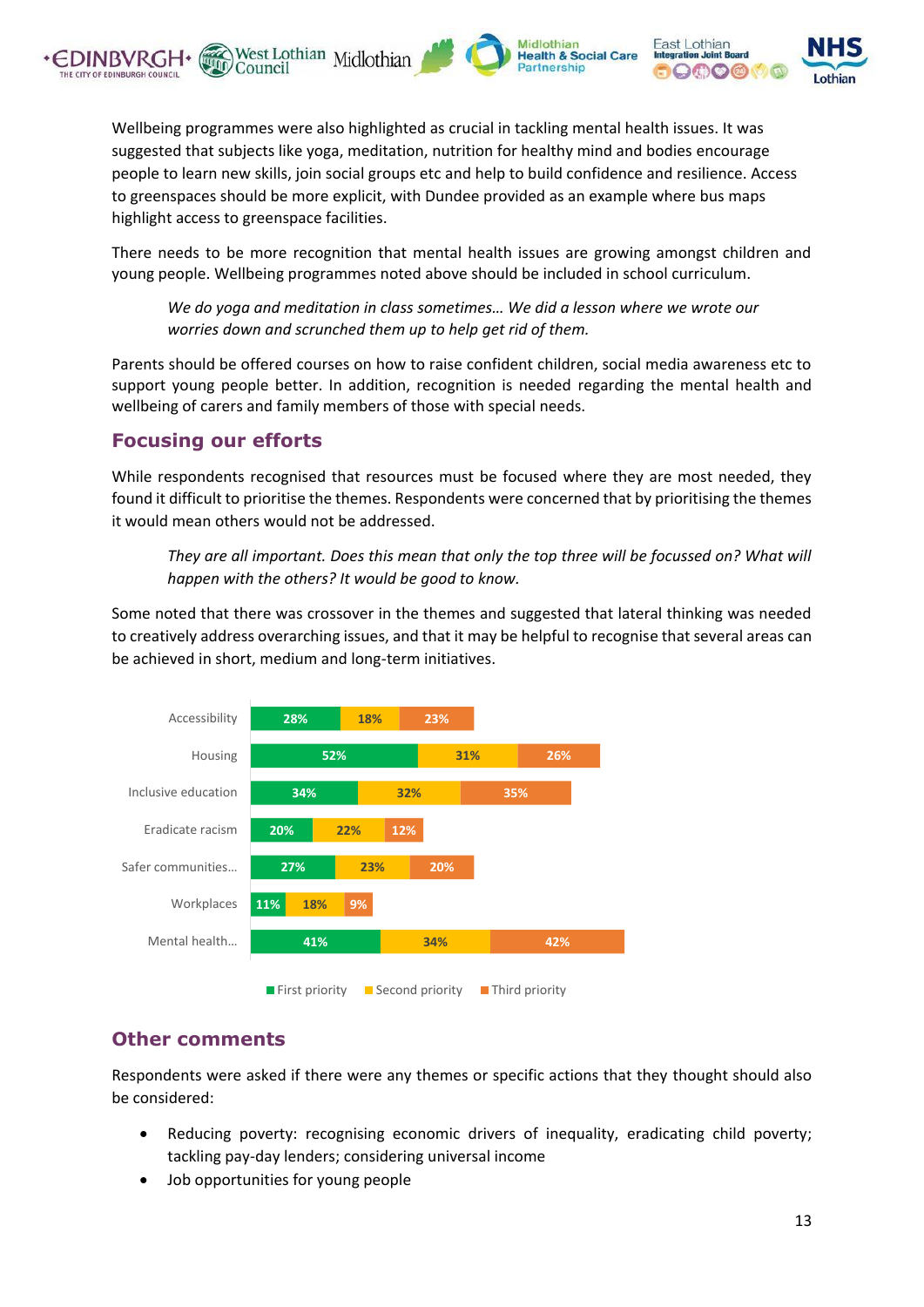





- Disability awareness
- Recognition that Edinburgh's target of being net-zero and tackling use of cars / promotion of active travel excludes disabled people, e.g. single line parking, cycling paths with floating bus stops, taxi provision.
- Community learning in life skills & arts to promote social interaction, address isolation, boost mental health
- Action to address underachievement of boys in education
- Action to address high suicide rates, especially amongst men
- Support for separated families to reduce conflict and engage in shared parenting
- More provision for visually impaired and learning disabilities within East Lothian
- Emotional intelligence should be included as part education from an early age
- Gaelic medium education

It was suggested that initiatives happening nationally and internationally should be considered, with thought on how these could be adapted for Scotland.

Some respondents felt that there appeared to be a strong bias towards equality issues faced by trans people and questioned how equality of access for all could be ensured if such a strong bias existed towards one area.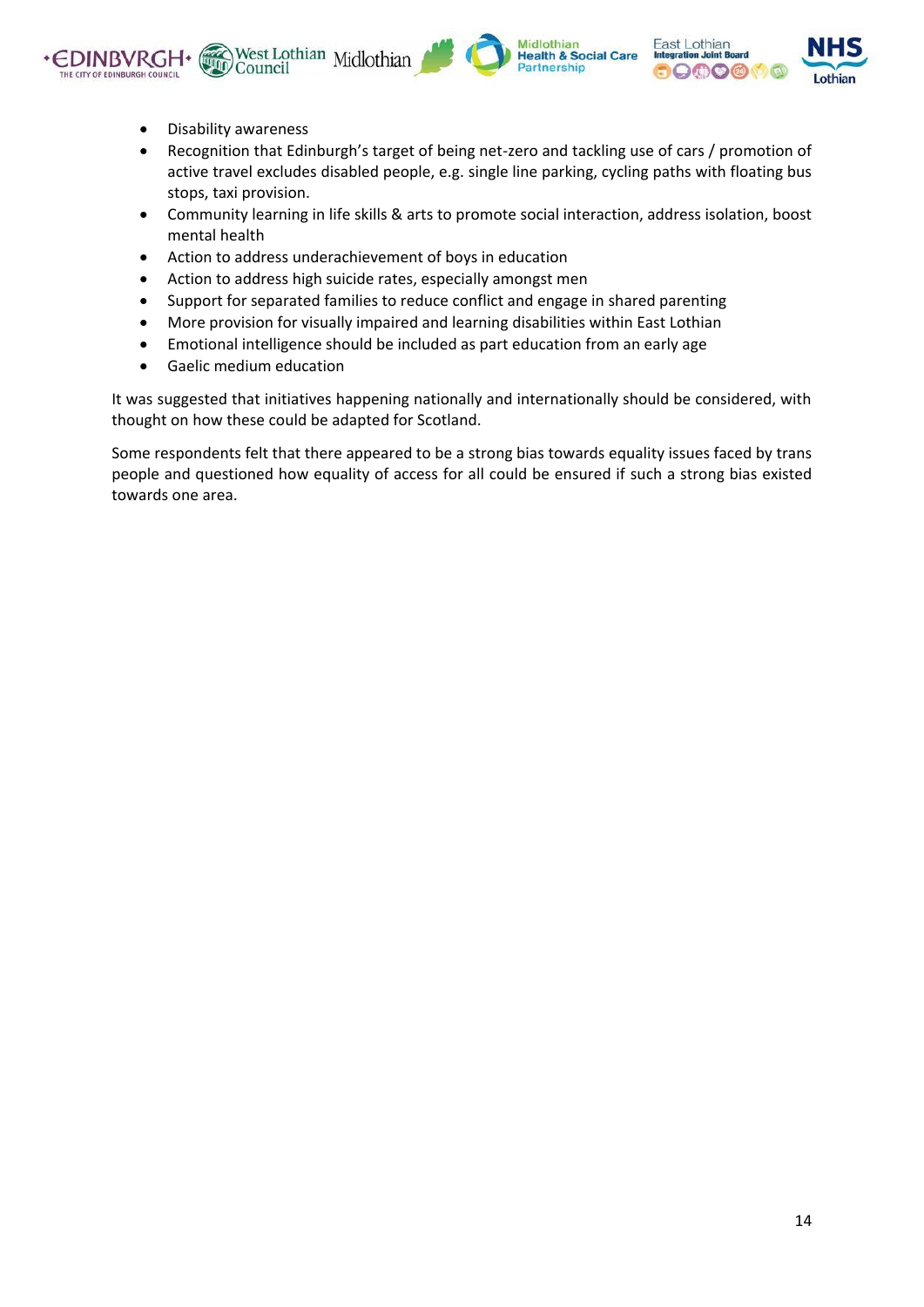

# Appendix 1: general feedback on equality themes

| <b>Accessibility</b>    | People's lives are easier because we communicate clearly, and we have improved physical and digital access.<br>$\bullet$<br>We use language that is simple to understand in our communications. We take measures to improve digital inclusion,<br>$\bullet$<br>so that people can access services digitally. We improve physical access.                                                                                                                                                                                            |
|-------------------------|-------------------------------------------------------------------------------------------------------------------------------------------------------------------------------------------------------------------------------------------------------------------------------------------------------------------------------------------------------------------------------------------------------------------------------------------------------------------------------------------------------------------------------------|
| <b>Housing</b>          | How do we define affordable? There is a distinction between social and affordable housing so clarification would be<br>$\bullet$<br>welcomed.                                                                                                                                                                                                                                                                                                                                                                                       |
| Inclusive education     | Define inclusive.<br>The wording of the outcome is difficult to understand.                                                                                                                                                                                                                                                                                                                                                                                                                                                         |
| <b>Eradicate racism</b> | Acronym BAME is being increasingly rejected.<br>٠<br>Eradicating racism is unachievable - perhaps commit to working against racism.<br>٠<br>The raising awareness action could be more targeted - who are we raising awareness amongst?<br>٠<br>Will there be an implementation group across the local authorities for this?<br>$\bullet$<br>Might be helpful to group actions by themes.<br>$\bullet$<br>Some actions are worded to be specific to NHS but they should apply to all organisations in the partnership?<br>$\bullet$ |
| Safer communities       | Action needs to be specific and practical - saying examine, investigate is too vague<br>٠<br>Don't understand the reference to Covid-19<br>What is the priority around GBV? Do we want to reduce or eradicate?<br>٠<br>Theme overlaps with Eradicate racism - part of the same issue<br>٠                                                                                                                                                                                                                                           |
| <b>Workplaces</b>       | Too much jargon - "reverse mentoring schemes" and "workplace equality index."<br>٠<br>What do we mean by organisation? - unclear whether we mean specific organisation or all organisations.<br>٠<br>Actions seem to be based around data gathering rather than responding to data gathered.<br>٠                                                                                                                                                                                                                                   |
| <b>Mental health</b>    | Outcome seems brief and vague<br>٠<br>Wording of the outcome sounds condescending, patronising and apathetic<br>$\bullet$<br>The language used in the last point of the "Why it is important" section suggests that people with mental health issues<br>are weaker than normal people<br>"Actions may include" is not specific enough                                                                                                                                                                                               |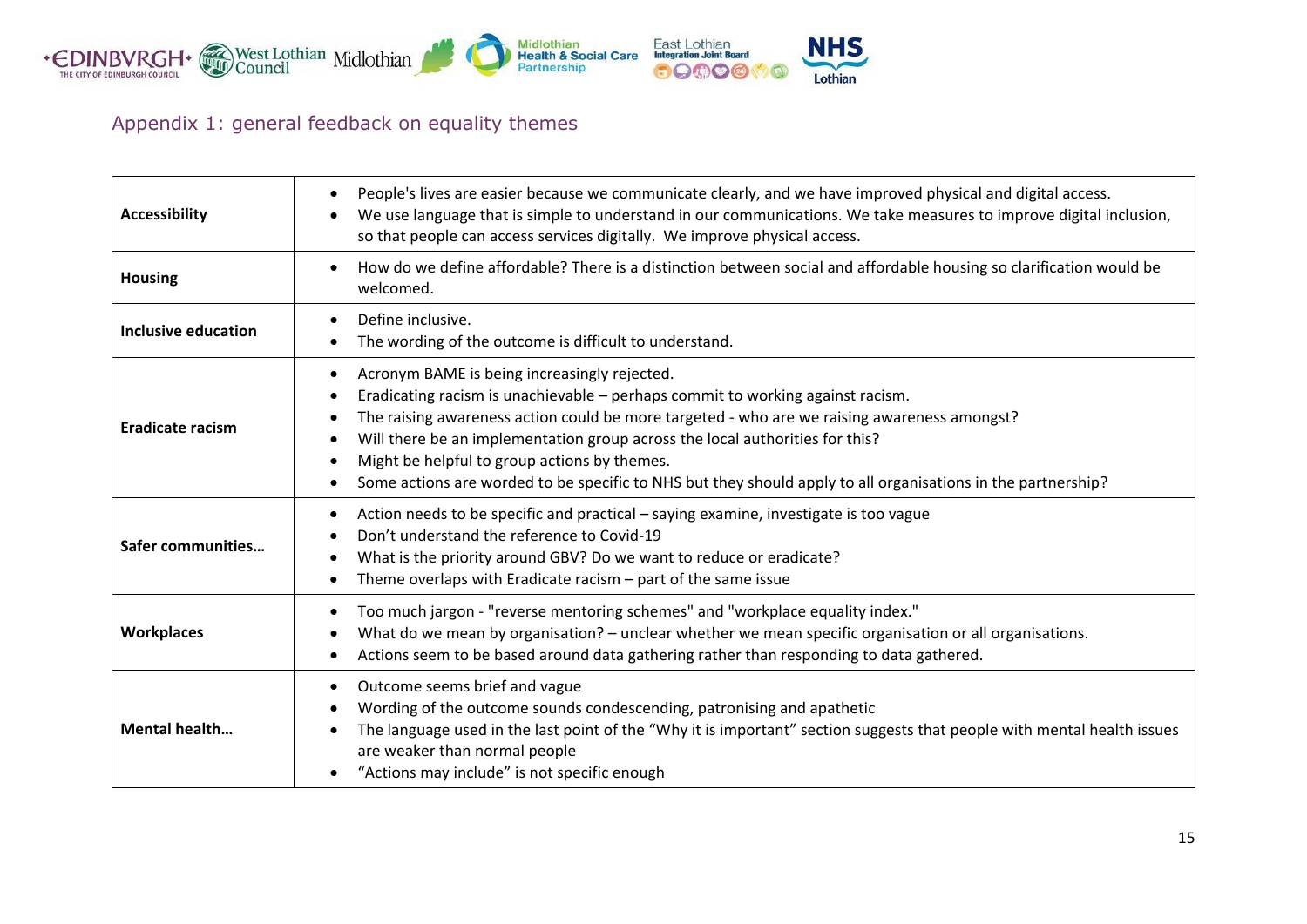



# Appendix 2: demographic data

| Age               | <b>Total</b>   | Percent |
|-------------------|----------------|---------|
| Under 16          | $\overline{2}$ | 1%      |
| $16 - 24$         | 9              | 4%      |
| $25 - 34$         | 30             | 12%     |
| $35 - 44$         | 60             | 24%     |
| $45 - 54$         | 59             | 23%     |
| $55 - 64$         | 34             | 13%     |
| $65 - 74$         | 21             | 8%      |
| 75 and over       | 4              | 2%      |
| Prefer not to say | 29             | 11%     |
| Not Answered      | $\overline{7}$ | 3%      |

| Medical conditions / disability                                                                                                                                   | <b>Total</b> | Percent |
|-------------------------------------------------------------------------------------------------------------------------------------------------------------------|--------------|---------|
| Deafness or partial hearing loss                                                                                                                                  | 16           | 6%      |
| Blindness or partial sight loss                                                                                                                                   | 6            | 2%      |
| Full or partial loss of voice or difficulty speaking (a condition that requires<br>you to use equipment to speak)                                                 | $\mathbf{1}$ | 0%      |
| Learning disability (a condition that you have had since childhood that<br>affects the way you learn, understand information and communicate)                     | 7            | 3%      |
| Learning difficulty (a specific learning condition that affects the way you<br>learn and process information)                                                     | 12           | 5%      |
| Developmental disorder (a condition that you have had since childhood<br>which affects motor, cognitive, social and emotional skills, and speech and<br>language) | 5            | 2%      |
| Physical disability (a condition that substantially limits one or more basic<br>physical activities such as walking, climbing stairs, lifting or carrying)        | 23           | 9%      |
| Mental health condition (a condition that affects your emotional, physical<br>and mental wellbeing)                                                               | 42           | 16%     |
| Long-term illness, disease or condition (a condition, not listed above, that<br>you may have for life, which may be managed with treatment or<br>medication)      | 52           | 20%     |
| No condition                                                                                                                                                      | 113          | 44%     |
| Prefer not to say                                                                                                                                                 | 9            | 4%      |
| Other condition, please state:                                                                                                                                    | 6            | 2%      |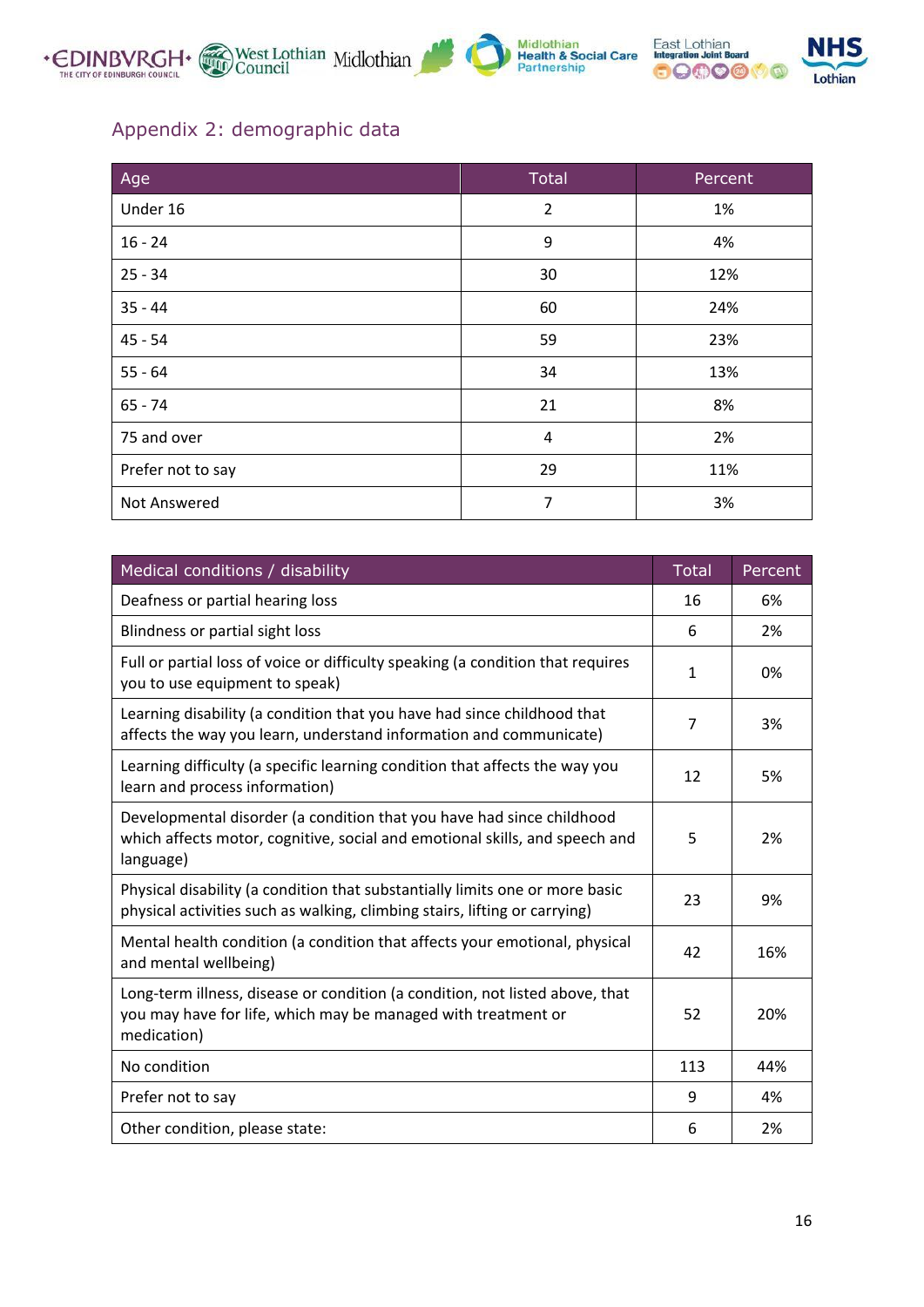





| Day-to-day limitations | <b>Total</b> | Percent |
|------------------------|--------------|---------|
| Yes, limited a lot     | 30           | 12%     |
| Yes, limited a little  | 52           | 20%     |
| No.                    | 133          | 52%     |
| Prefer not to say      | 6            | 2%      |
| Not Answered           | 34           | 13%     |

| <b>Sex</b>        | <b>Total</b> | Percent |
|-------------------|--------------|---------|
| Female            | 161          | 63%     |
| Male              | 60           | 24%     |
| Prefer not to say | 30           | 12%     |
| Not Answered      | 4            | 2%      |

| Trans, trans history | <b>Total</b> | Percent |
|----------------------|--------------|---------|
| Prefer not to say    | 11           | 4%      |
| No                   | 196          | 80%     |
| Yes                  | 4            | 2%      |
| Not Answered         | 34           | 14%     |

| Sexual orientation       | <b>Total</b> | Percent |
|--------------------------|--------------|---------|
| Prefer not to say        | 30           | 12%     |
| Heterosexual / straight  | 165          | 64%     |
| Gay or Lesbian           | 11           | 4%      |
| <b>Bisexual</b>          | 13           | 5%      |
| Other sexual orientation | 4            | 2%      |
| Not Answered             | 33           | 13%     |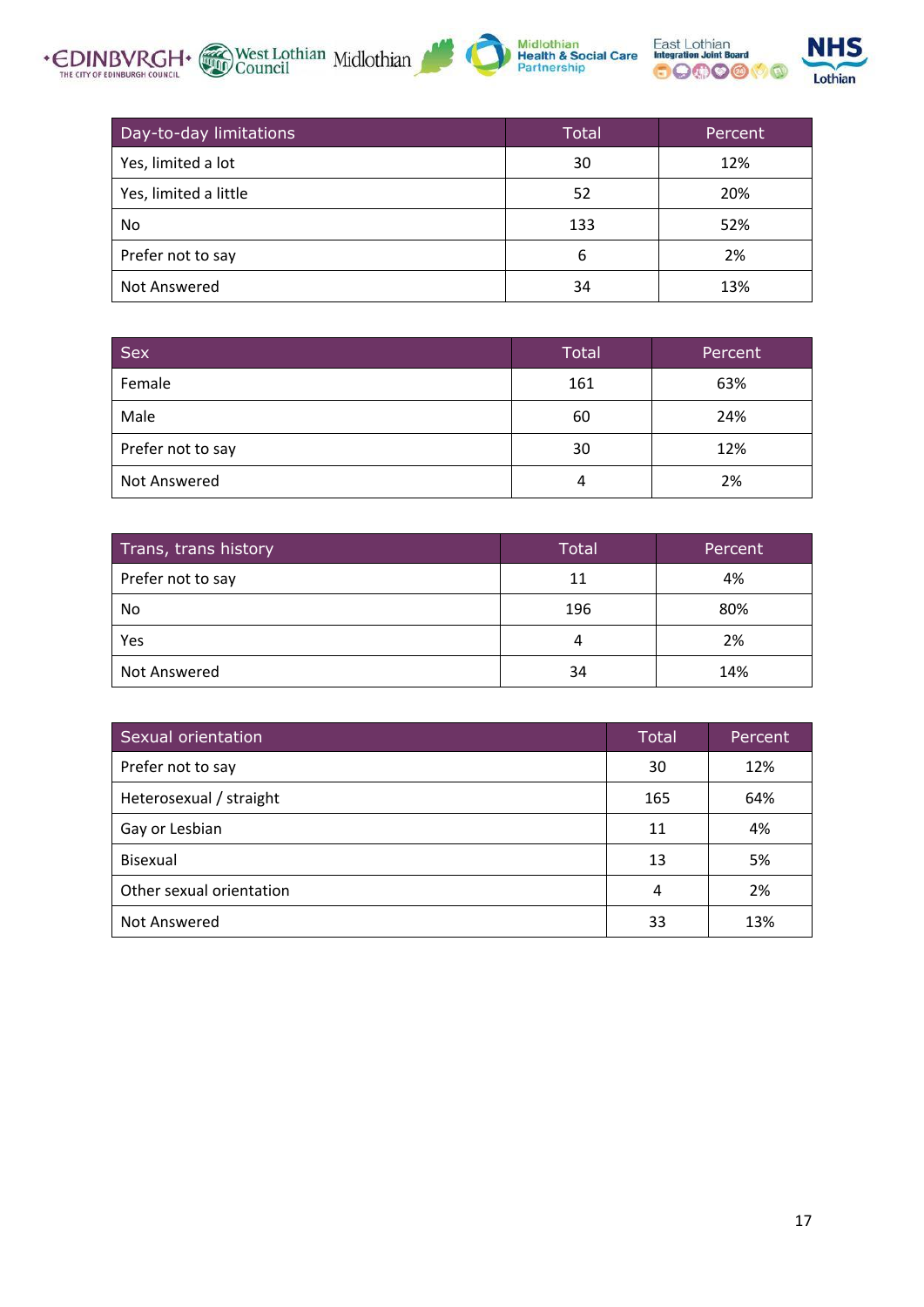





| <b>Marital status</b>      | <b>Total</b> | Percent |
|----------------------------|--------------|---------|
| Prefer not to say          | 20           | 8%      |
| Single                     | 47           | 18%     |
| Married/Civil partnership  | 111          | 44%     |
| Separated                  | 5            | 2%      |
| Divorced/Legally dissolved | 17           | 7%      |
| Widowed                    | 5            | 2%      |
| Other (please specify)     | 17           | 7%      |
| Not Answered               | 33           | 13%     |

| Caring responsibilities                         | Total        | Percent |
|-------------------------------------------------|--------------|---------|
| Yes                                             | 83           | 33%     |
| No.                                             | 118          | 46%     |
| Prefer not to say                               | 7            | 3%      |
| Not Answered                                    | 47           | 18%     |
| If yes, type of caring responsibility:          | <b>Total</b> | Percent |
| Primary carer of a child/children (under 18)    | 68           | 82%     |
| Primary carer of disabled child/children        | 11           | 13%     |
| Primary carer of disabled adult (18 and over)   | 8            | 10%     |
| Primary carer of an older person (65 and older) | 17           | 20%     |
| Secondary carer                                 | 14           | 17%     |
| Prefer not to say                               | 1            | 1%      |

| Ethnicity                                                | <b>Total</b> | Percent |
|----------------------------------------------------------|--------------|---------|
| Scottish                                                 | 131          | 56%     |
| <b>Other British</b>                                     | 31           | 13%     |
| Irish                                                    | 8            | 3%      |
| Gypsy / Traveller                                        | 1            | 0%      |
| Polish                                                   | 23           | 10%     |
| Other white ethnic group                                 | 14           | 6%      |
| Any mixed or multiple ethnic groups                      | 4            | 2%      |
| Pakistani, Pakistani Scottish or Pakistani British       | 3            | 1%      |
| Indian, Indian Scottish or Indian British                | 3            | 1%      |
| Bangladeshi, Bangladeshi Scottish or Bangladeshi British | 0            | 0%      |